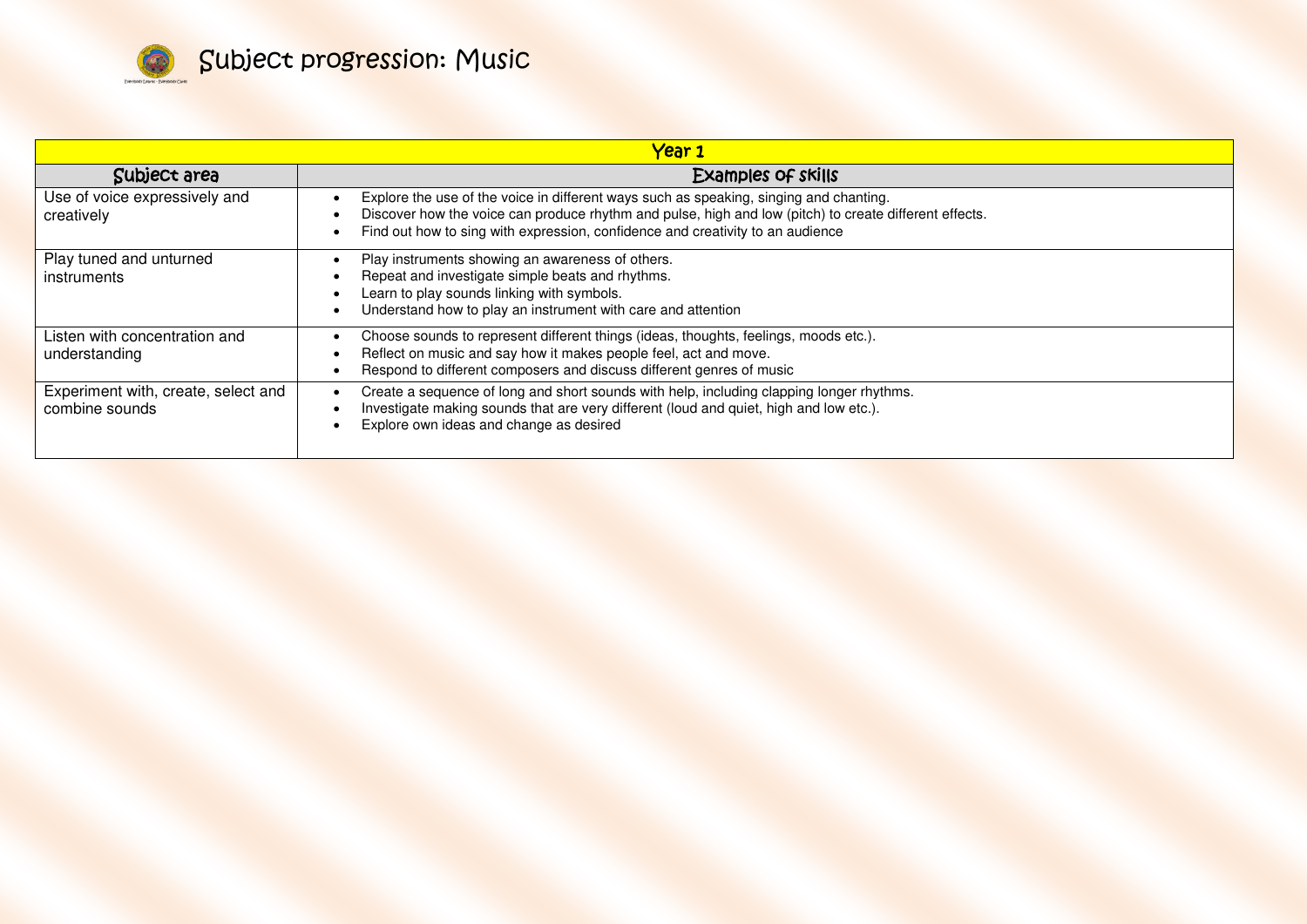| Year <sub>2</sub>                                     |                                                                                                                                                                                                                                                                             |
|-------------------------------------------------------|-----------------------------------------------------------------------------------------------------------------------------------------------------------------------------------------------------------------------------------------------------------------------------|
| Subject area                                          | Examples of skills                                                                                                                                                                                                                                                          |
| Use of voice expressively and<br>creatively           | Sing with a sense of the shape of a melody.<br>To represent sounds with symbols.<br>To improvise in making sounds with the voice.<br>Perform songs using creativity and expression and create dramatic effect                                                               |
| Play tuned and unturned<br>instruments                | Perform simple patterns and accompaniments keeping to a steady pulse.<br>Recognise and explore how sounds can be organised.<br>Respond to starting points that have been given<br>Understand how to control playing a musical instrument so that they sound, as they should |
| Listen with concentration and<br>understanding        | Notice how music can be used to create different moods and effects and to communicate ideas.<br>Listen and understand how to improve own composition.<br>Sort composers in to different genres and instruments in to different types                                        |
| Experiment with, create, select and<br>combine sounds | Choose carefully and order sounds in a beginning, middle and end.<br>Use sounds to achieve an effect. (including use of ICT)<br>Create short musical patterns.<br>Investigate long and short sounds<br>Explore changes in pitch to communicate an idea                      |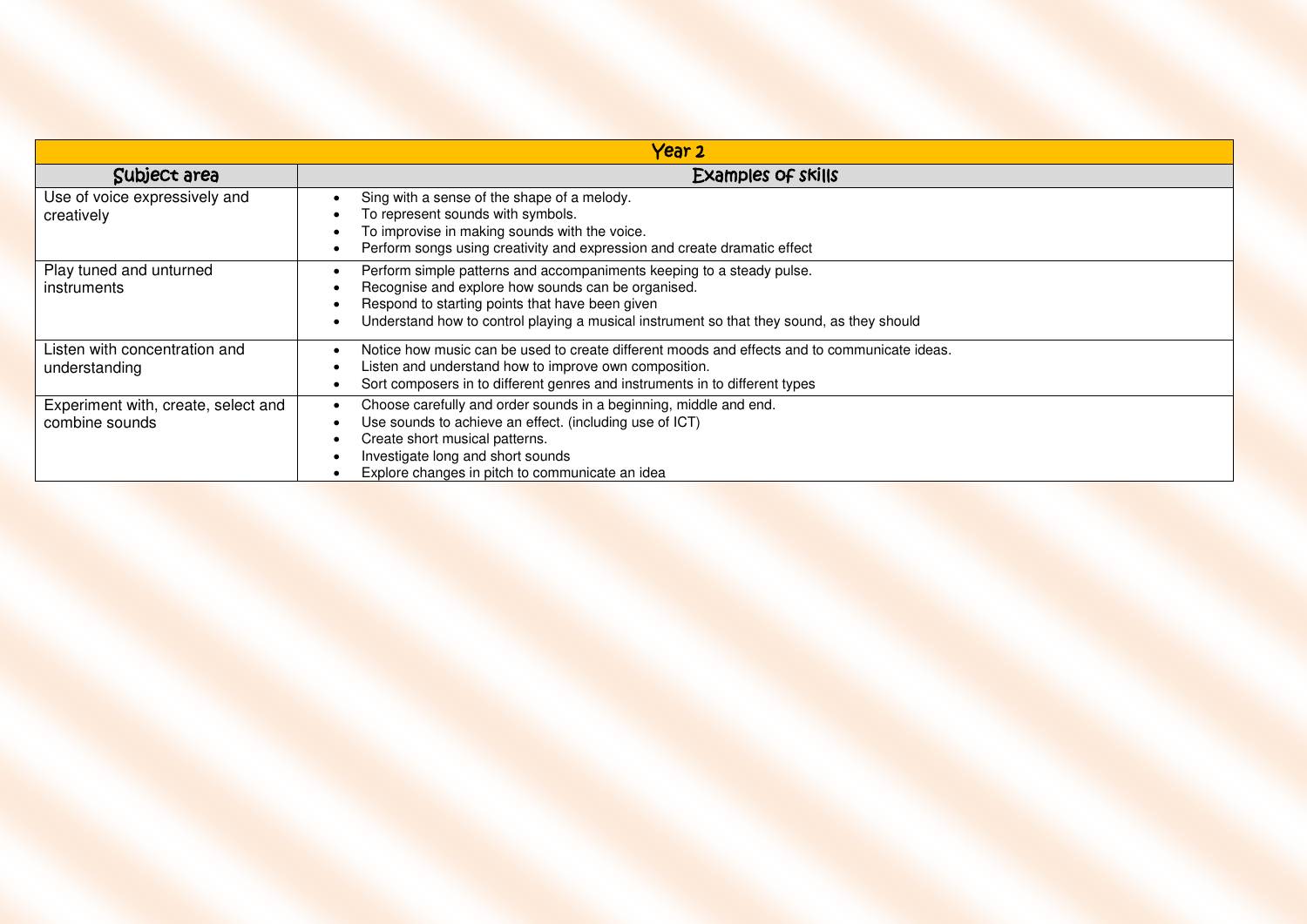| Year <sub>3</sub>                                                     |                                                                                                                                                                                                                                                               |  |
|-----------------------------------------------------------------------|---------------------------------------------------------------------------------------------------------------------------------------------------------------------------------------------------------------------------------------------------------------|--|
| Subject area                                                          | <b>Examples of skills</b>                                                                                                                                                                                                                                     |  |
| Play and perform                                                      | Sing in tune.<br>$\bullet$<br>Perform simple melodic and rhythmic parts.<br>Improvise repeated patterns.<br>Beginning to understand the importance of pronouncing the words in a song well.<br>Start to show control in voice.<br>Perform with confidence.    |  |
| Improvise and control music                                           | To compose music that combines musical elements.<br>$\bullet$<br>Carefully choose sounds to achieve an effect.<br>Order my sounds to help create an effect.<br>Create short musical patterns with long and short sequences and rhythmic phrases.<br>$\bullet$ |  |
| Listen with attention to detail and<br>recall sounds.                 | To notice and explore the way sounds can be combined and used expressively.<br>Listen to different types of composers and musicians.                                                                                                                          |  |
| Use and understand staff and other<br>musical notation.               | N/A<br>$\bullet$                                                                                                                                                                                                                                              |  |
| Appreciate and understand a wide<br>range of live and recorded music. | Begin to recognise and identify instruments being played.<br>Comment on likes and dislikes.<br>Recognise how musical elements can be used together to compose music.                                                                                          |  |
| Develop an understanding of the<br>history of music.                  | Describe the different purposes of music throughout history and in other cultures.<br>Understand that the sense of occasion affects the performance.                                                                                                          |  |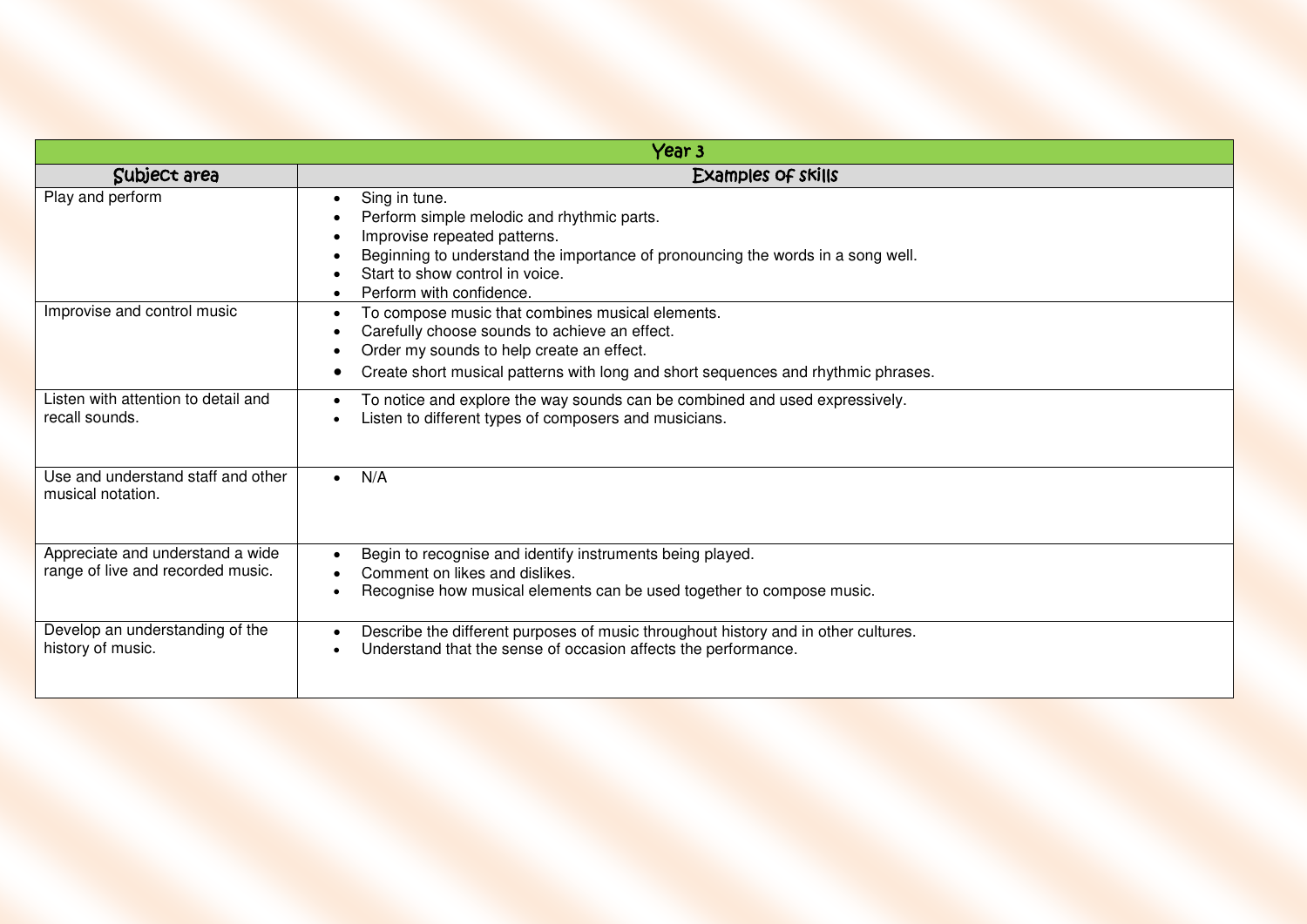| Year <sub>4</sub>                                                     |                                                                                                                                                                                                                                                                                                                                                                                                                                                                                                                                                 |
|-----------------------------------------------------------------------|-------------------------------------------------------------------------------------------------------------------------------------------------------------------------------------------------------------------------------------------------------------------------------------------------------------------------------------------------------------------------------------------------------------------------------------------------------------------------------------------------------------------------------------------------|
| Subject area                                                          | Examples of skills                                                                                                                                                                                                                                                                                                                                                                                                                                                                                                                              |
| Play and perform                                                      | Sing in tune with awareness of others.<br>$\bullet$<br>Perform simple melodic and rhythmic parts with awareness of others.<br>Improvise repeated patterns growing in sophistication.<br>Sing songs from memory with accurate pitch.<br>Maintain a simple part within a group.<br>Understand the importance of pronouncing the words in a song well.<br>Show control in voice.<br>Play notes on instruments with care so they sound clear.<br>Perform with control and awareness of what others in the group are singing or playing<br>$\bullet$ |
| Improvise and control music                                           | Compose music that combines several layers of sound.<br>$\bullet$<br>Awareness of the effect of several layers of sound.<br>$\bullet$<br>Compose and perform melodies and songs. (Including using ICT).<br>$\bullet$<br>Use sound to create abstract effects.<br>$\bullet$<br>Recognise and create repeated patterns with a range of instruments.<br>$\bullet$<br>Create accompaniments for tunes.<br>Carefully choose order, combine and control sounds with awareness of their combined effect.                                               |
| Listen with attention to detail and<br>recall sounds.                 | To notice, analyse and explore the way sounds can be combined and used expressively.<br>To comment on musicians use of technique to create effect.                                                                                                                                                                                                                                                                                                                                                                                              |
| Use and understand staff and other<br>musical notation.               | Learn to read music during recorder lessons.<br>$\bullet$<br>Use Staff and musical notation when composing work.<br>Know how many beats in a minim, crotchet and semibreve and I recognise their symbols.<br>Know the symbol for a rest in music, and use silence for effect in my music<br>$\bullet$                                                                                                                                                                                                                                           |
| Appreciate and understand a wide<br>range of live and recorded music. | Begin to recognise and identify instruments and numbers of instruments and voices being played.<br>$\bullet$<br>Compare music and express growing tastes in music.<br>Explain how musical elements can be used together to compose music.<br>$\bullet$                                                                                                                                                                                                                                                                                          |
| Develop an understanding of the<br>history of music.                  | Understand that the sense of occasion affects the performance.<br>Combine sounds expressively                                                                                                                                                                                                                                                                                                                                                                                                                                                   |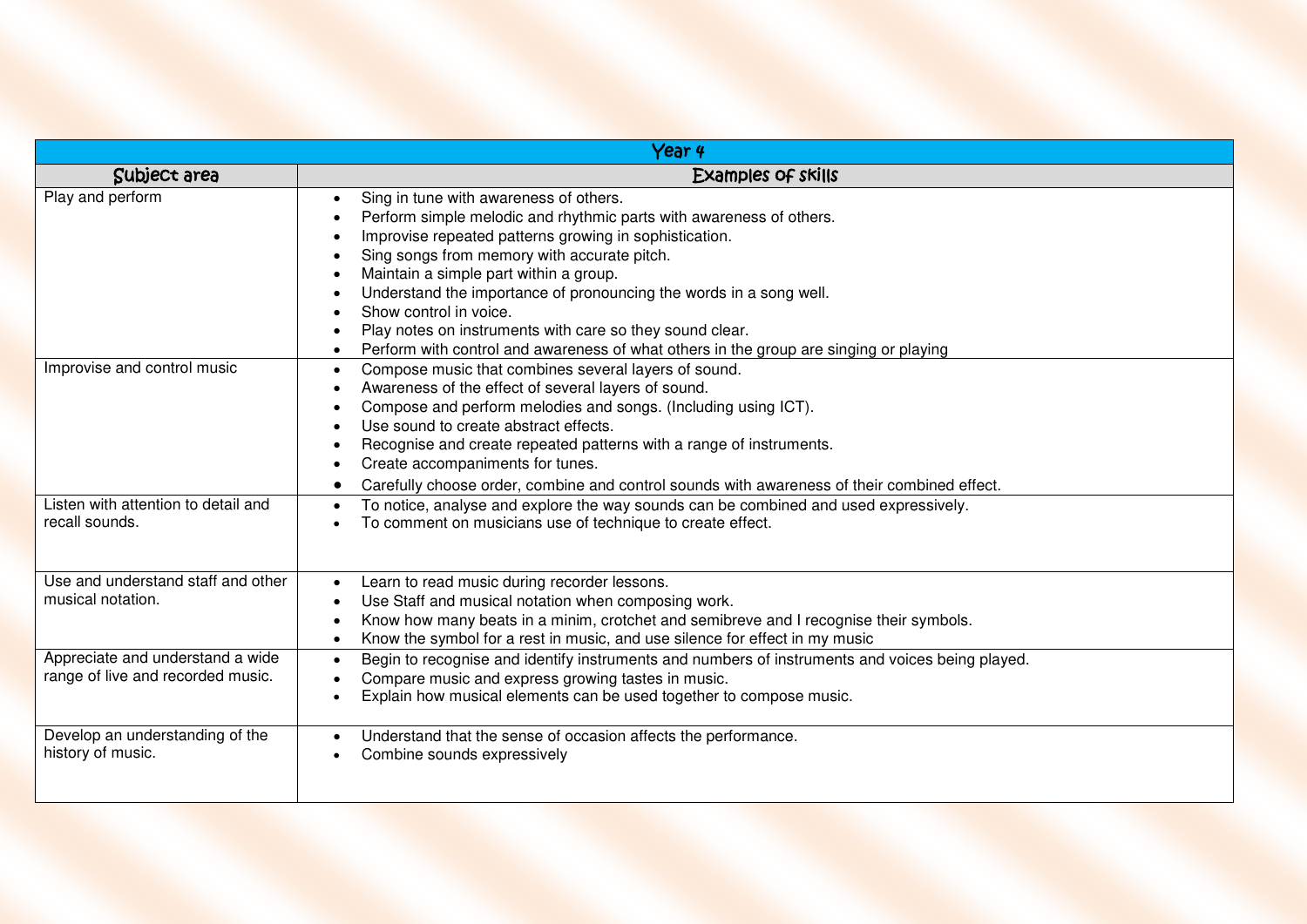| Year 5                                                                |                                                                                                                                                                                                                                                                                                                                                                                                                                                                                                                                                                                                                                                                               |
|-----------------------------------------------------------------------|-------------------------------------------------------------------------------------------------------------------------------------------------------------------------------------------------------------------------------------------------------------------------------------------------------------------------------------------------------------------------------------------------------------------------------------------------------------------------------------------------------------------------------------------------------------------------------------------------------------------------------------------------------------------------------|
| Subject area                                                          | <b>Examples of skills</b>                                                                                                                                                                                                                                                                                                                                                                                                                                                                                                                                                                                                                                                     |
| Play and perform                                                      | Create songs with an understanding of the relationship between lyrics and melody.<br>$\bullet$<br>Whilst performing by ear and from notations, I maintain my own parts with awareness of how the different parts fit together<br>and the need to achieve an overall effect.<br>Breathe well and pronounce words, change pitch and show control in singing.<br>Perform songs with an awareness of the meaning of the words.<br>Hold a part in a round.<br>Perform songs in a way that reflects there meaning and the occasion.<br>Sustain a drone or melodic ostinato to accompany singing.<br>Play an accompaniment on an instrument (e.g. glockenspiel, bass drum or cymbal) |
| Improvise and control music                                           | Use the venue and sense of occasion to create performances that are well appreciated by the audience.<br>Compose by developing ideas within musical structures.<br>Improvise melodic and rhythmic phases as part of a group performance.<br>Improvise within a group.                                                                                                                                                                                                                                                                                                                                                                                                         |
| Listen with attention to detail and<br>recall sounds.                 | Notice and explore the relationship between sounds.<br>Notice and explore how music reflects different intentions.                                                                                                                                                                                                                                                                                                                                                                                                                                                                                                                                                            |
| Use and understand staff and other<br>musical notation.               | Know and use standard musical notation of crotchet, minim and semibreve. To indicate how many beats to play.<br>$\bullet$<br>Read the musical stave and can work out the notes, EGBDF and FACE.<br>Draw a treble clef at the correct position on the stave.                                                                                                                                                                                                                                                                                                                                                                                                                   |
| Appreciate and understand a wide<br>range of live and recorded music. | Compare and evaluate different kinds of music using appropriate musical vocabulary.<br>$\bullet$<br>Explain and evaluate how musical elements, features and styles can be used together to compose music                                                                                                                                                                                                                                                                                                                                                                                                                                                                      |
| Develop an understanding of the<br>history of music.                  | Understand the different cultural meanings and purposes of music, including contemporary culture.<br>Use different venues and occasions to vary my performances                                                                                                                                                                                                                                                                                                                                                                                                                                                                                                               |

l